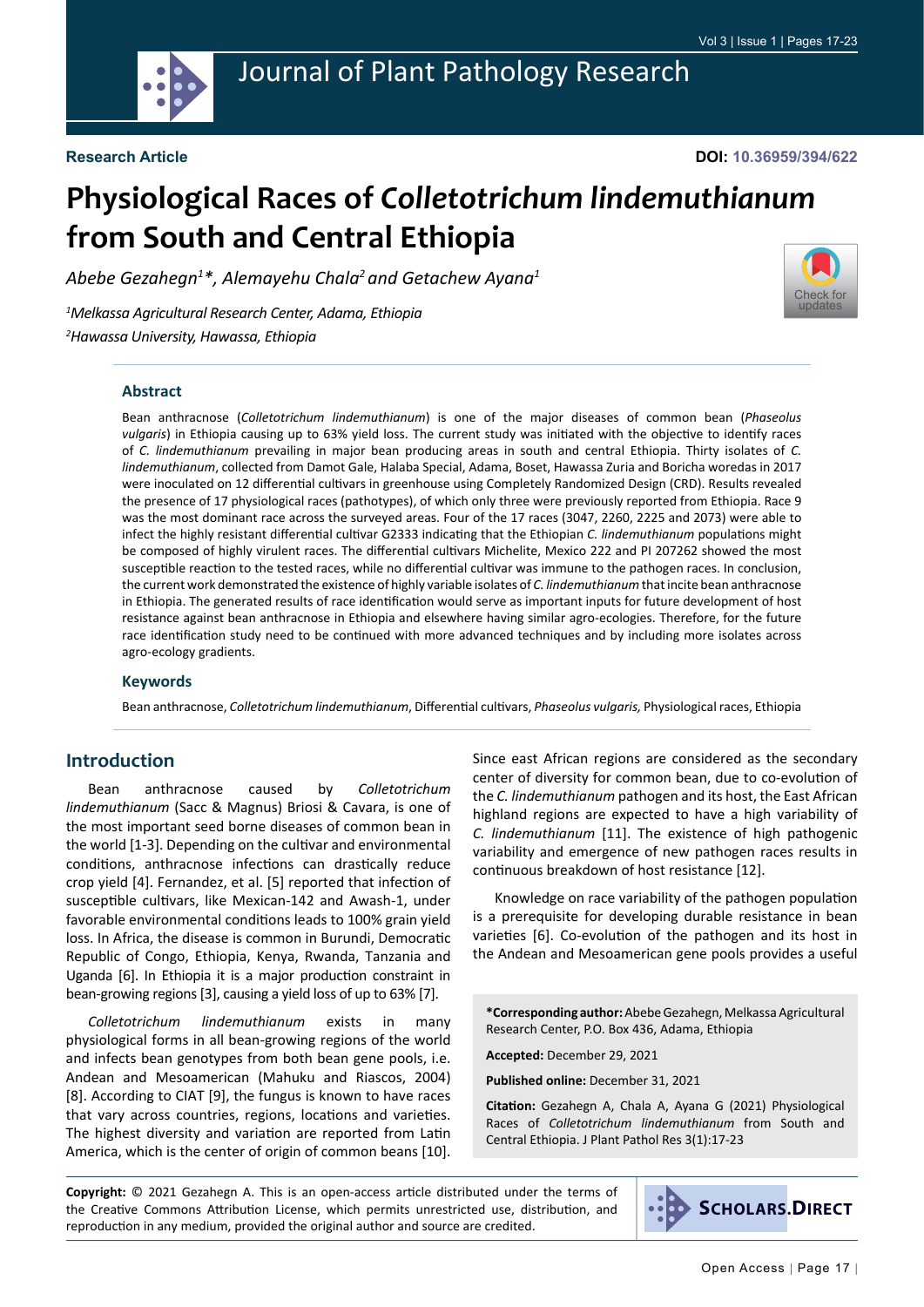means of identifying appropriate sources of resistance, since common bean genotypes originating from one gene pool are more likely to express resistance to pathogenic races than another gene pool [13,14]. In Ethiopia, some efforts have been done to identify the type of races that occur in Ethiopia where Tesfaye (2003) gave an account of eight races of *Colletotrichum lindemuthianum* from Ethiopia and compared them to six races brought from Southern Africa. But as previous studies in this topic are very limited in Ethiopia, it is important to first characterize the *Colletotrichum lindemuthianum* isolates collected from major bean growing areas of the country to develop resistant common bean genotypes. Therefore, the current study aimed at filling the gap by assessing race variability among the *Colletotrichum lindemuthianum* populations of south and central Ethiopia.

# **Materials and Methods**

# **Disease survey**

A field survey for *Colletotrichum lindemuthianum* isolate collection was conducted in 2017 main season in two regions (Oromia and SNNPR) at six districts, i.e., Damot Gale, Halaba Special (Choroko 2 kebele), Adama (Melkassa), Boset (Kechachula), Hawassa Zuria (Hawassa Agricultural Research Center) and Boricha [\(Figure 1](#page-1-0)). The survey districts were systematically selected based on production potential and previous reports on bean anthracnose. Two to three farmers' fields were randomly identified per district for the field disease survey and isolate collection. Five sampling quadrats  $(1 \text{ m}^2)$  were used on each farmer's field to collect data on anthracnose incidence and severity as follows:



Severity of bean anthracnose was recorded on leaves based on CIAT (1987), a standard system for the evaluation of bean germplasm ([Table 1](#page-2-0)).

### **Sample collection**

In each location, samples depicting typical bean anthracnose symptoms were randomly considered, and from each identified representative plants, three leaves were collected. Collected leaves were immediately wrapped on paper towels to absorb their moisture, placed in paper bags and labeled with pencil. Finally, three representative samples from a single common bean leaf with typical anthracnose symptoms from each field were picked for race analysis.

# **Isolation of the pathogen**

Isolation of the pathogen was conducted at Melkassa Agricultural Research Center (MARC) Plant Pathology Laboratory. Leaf samples were washed in running tap water and leaf pieces or patches with 2-5 mm size were cut with sterilized pair of scissors and surface-sterilized with 2.5% sodium hypochlorite (chlorox, NaOCl) solution for 2-3 minutes and rinsed three times with sterile distilled water (SDW). Since collected samples could possibly carry more than one strain of a pathogen or even more pathogens, effort was made to spatially resolute a spot with typical anthracnose symptom from a single leaf, and then pieces were cut out to maintain the genetic purity of *Colletotrichum lindemuthianum* isolates. Then, the pieces were placed on sterilized paper towel for 5-10 minutes; and five such pieces were aseptically transferred into a 9 cm Petri dish with potato dextrose agar (PDA). The cultures were incubated at 20 ℃ under continuous fluorescent light for 10 days. Sub-culturing was done by taking a 3 mm mycelial plug from the PDA, which was visually

<span id="page-1-0"></span>

**Figure 1:** Map showing field survey areas (six districts) for bean anthracnose in Oromia and SNNPR region, south and central Ethiopia.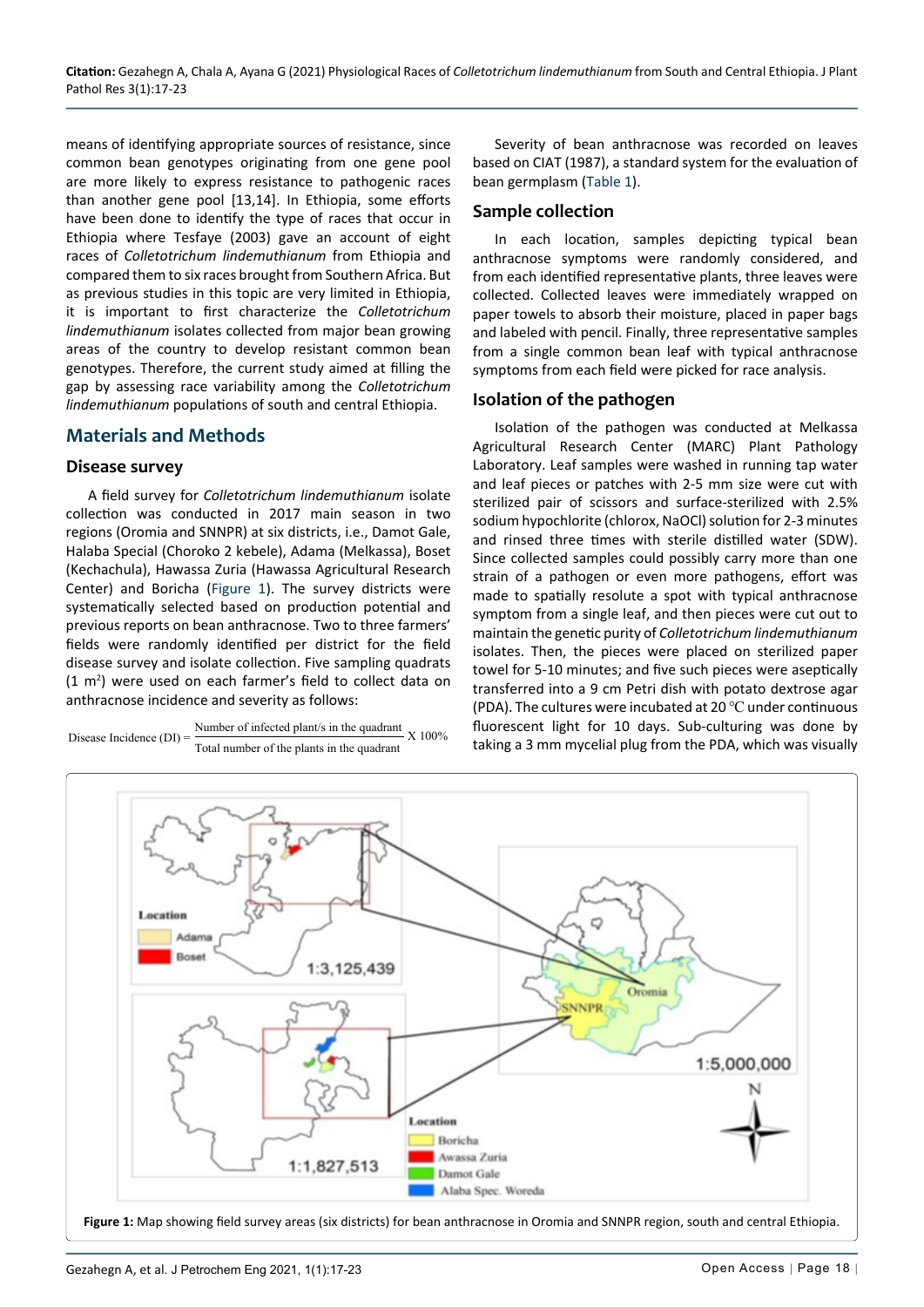| <b>Disease</b><br>Scale | Common bean plant part affected                                                                                                                                                                                                                                                                                                                                                             |
|-------------------------|---------------------------------------------------------------------------------------------------------------------------------------------------------------------------------------------------------------------------------------------------------------------------------------------------------------------------------------------------------------------------------------------|
| 1                       | No visible disease symptoms                                                                                                                                                                                                                                                                                                                                                                 |
| 3                       | Presence of very few and small lesions, mostly on the primary vein of the leaf's lower side or on the pod, that covers<br>approximately 1% of the surface area                                                                                                                                                                                                                              |
| '5                      | Presence of several small lesions on the petiole or on the primary and secondary veins of the leaf's lower side. On the pods,<br>small (less than 2 mm diameter) round lesions, with or without reduced sporulation, cover approximately 5% of the pod<br>surface areas                                                                                                                     |
| 7                       | Presence of numerous enlarged lesions on the lower side of the leaf. Necrotic lesions can also be observed on the upper leaf<br>surface and on petioles. On the pods the presence of medium sized (larger than 2 mm in diameter) lesions are evident but also<br>some small and larger lesions generally with sporulation and that cover approximately 10% of pod surface area may be found |
| ۱q                      | Severe necrosis on 25% or more of the plant tissue is evident as a result of lesions on the leaves, petioles, stem, branches,<br>and even on the growing point which often results in death of the plant tissues. The presence of numerous, large, sporulating,<br>sunken cankers can result in pod malformation, low seed number, and death of the pod                                     |

<span id="page-2-0"></span>**Table 1:** Symptom evaluation of common bean anthracnose severity scale according to CIAT (1987).

free from any contamination, and transferring into new Petri dishes containing fresh PDA. Then continuous sub-culturing was made until pure cultures with no contamination were obtained. While culturing, streptomycin sulfate (5 mg  $L^1$  of PDA) was used to suppress bacterial colonial growth. In this way, a total of 30 isolates were purified and obtained from the survey areas for race identification.

#### **Inoculum preparation for race identification**

Two-week-old pure cultures were flooded with 50 mL of sterile distilled water (SDW) and the spores were scraped off using a fine brush. Flooding was repeated three times, each time using fresh sterile distilled water to get most of the conidia from the culture. Then the suspension was poured into a beaker and mixed thoroughly. Spore suspensions from all cultures of the same isolate were mixed and passed through double layer cheesecloth (44\*36 thread/sq. inches) to retain fragments of mycelia and culture medium. The concentration of the spore suspension was adjusted to  $1.2 \times 10^6$  spores per mL of sterile distilled water using hemocytometer. One drop of Tween 20 was added per 100 mL spore suspension and mixed thoroughly before inoculation.

# **Planting common bean differentials**

Common bean seeds of 12 differential cultivars were surface sterilized with 0.1% chlorox solution for three minutes, washed or rinsed thoroughly with sterile distilled water and dried at room temperature (25 °C  $\pm$  2). Then the seeds were sown in plastic pot filled with 3 kg mix of sun-dried sterile topsoil, manure and sand in 2:1:1 ratio, respectively, and pots placed in greenhouse. Five seeds per pot were sown in completely randomized design, and each plant was considered as a replicate for each common bean differential cultivars and for each isolate of the pathogen.

#### **Inoculation**

Fourteen-day-old common bean seedlings were used for inoculation. All the 12 differential cultivars were inoculated separately with the prepared separate isolate suspension (60  $\times$  10 $\textdegree$  spores per pot) using a hand sprayer on both the abaxial and adaxial surfaces of the leaves until suspension runoff at a time. A control (plants inoculated with sterile distilled water alone) was included for each set of the differentials

inoculated with an isolate. Inoculated plants were covered with transparent polythene sheets to maintain high relative humidity. The polythene sheet was removed five days after inoculation. After removal of polythene sheet, pots were kept in the greenhouse and maintained at temperature of 18-33 ℃ and relative humidity ranging from 72 to 95%.

# **Race determination**

The reaction [susceptible reaction (+) and resistant reaction (-)] of each common bean differential cultivar to each isolate was assessed 15 days after inoculation, i.e., 30 days after planting. For the purpose of consistency, only the primary leaves of each plant were evaluated. After evaluation of all differential cultivars, each isolate was assigned a name (race number) based on the binary nomenclature system by adding the numerical binary values of the susceptible varieties together. A binary number is equal to 2<sup>n</sup>, where n is equivalent to the place of the cultivar within the differential series order as tabulated below [\(Table 2\)](#page-3-0). The sum of all binary numbers of cultivars with susceptible reactions (i.e.,  $y = 2^{n} + 2^{(n+1)} + 2^{(n+2)} + \dots + 2^{(n+11)}$ ; where n = 0) gives a specific race number or name (y) [15].

# **Results and Discussion**

# **Disease Survey**

Surveyed areas had elevation ranging between 1436 and 1958 m.a.s.l. Bean anthracnose incidence in the study areas ranged from 33 to 67% [\(Figure 2](#page-3-1)). The highest anthracnose incidence (66.7%) was recorded in Hawassa and Boricha, followed by Damot Gale (58.5%) and the lowest (33.3%) was in Melkassa. These results are in contrast to the finding of Habtu, et al. [16] who reported high level of bean anthracnose in the Rift Valley (Melkassa) and low level of bean anthracnose in Sidama (Hawassa).

The mean anthracnose severity score across the surveyed areas ranged from 25 to 60%. The highest (60%) severity score was recorded in Damot Gale and Boricha areas and the lowest (25%) at Melkassa. These results were not in agreement with the observation of Tesfaye [17] who reported higher anthracnose severity in the western zone and Rift Valley areas of the country, suggesting a possible shift in bean anthracnose intensity across the country. Seed born nature of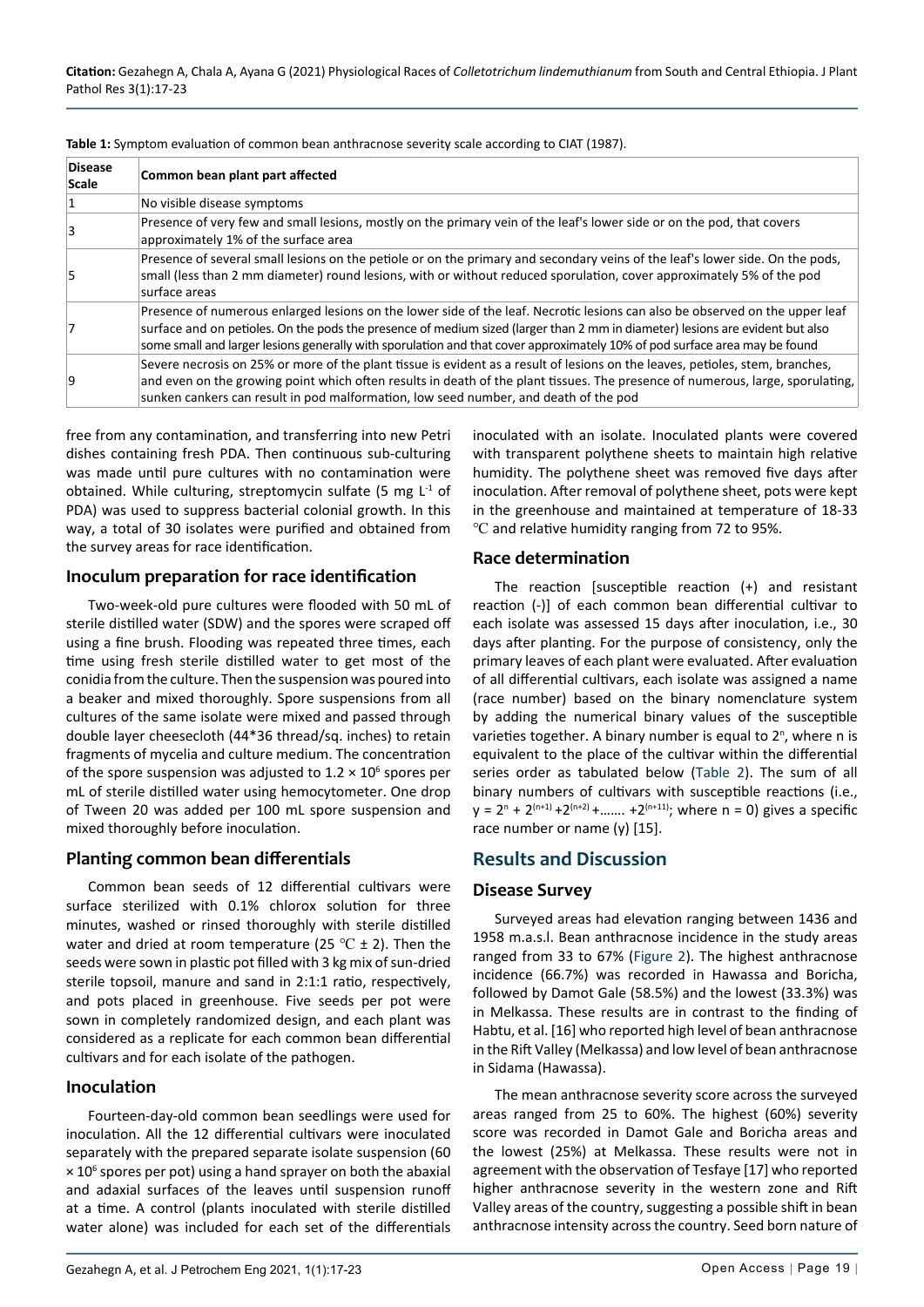<span id="page-3-0"></span>

| Table 2: Standard differential cultivars of common bean used to characterize Colletotrichum lindemuthianum, their binary codes, resistance |  |
|--------------------------------------------------------------------------------------------------------------------------------------------|--|
| genes and gene pool.                                                                                                                       |  |

| <b>Differential Cultivar</b> | <b>Seed Type</b> | <b>Notation</b>      | <b>Binary Code</b> | <b>Resistance Gene</b>                   | <b>Gene Pool</b> |  |  |
|------------------------------|------------------|----------------------|--------------------|------------------------------------------|------------------|--|--|
| Michelite                    | S                | 0                    |                    | $Co-11$                                  | <b>MA</b>        |  |  |
| MDRK                         |                  |                      |                    | $Co-1$                                   | A                |  |  |
| Perry Marrow                 |                  | 4                    |                    | $Co-1^3$                                 | A                |  |  |
| Cornell 49-242               | S                | 3                    | 8                  | $Co-2$                                   | MA               |  |  |
| Widusa                       |                  | 4                    | 16<br>$Co-1^5$     |                                          | A                |  |  |
| Kaboon                       |                  | 5.                   | 32                 | $Co-1^2$                                 | A                |  |  |
| Mexico 222                   |                  | 6                    | 64                 | $Co-3$                                   | MA               |  |  |
| PI 207262                    |                  | $Co-4^3 Co-9$<br>128 |                    |                                          | MA               |  |  |
| TO.                          |                  | 8                    | 256                | $Co-4$                                   | MA               |  |  |
| <b>TU</b>                    |                  | 9                    | 512                | $Co-5$                                   | MA               |  |  |
| AB 136                       |                  | 10                   | 1024               | $Co-6$                                   | MA               |  |  |
| G2333                        |                  | 11                   | 2048               | Co-4 <sup>2</sup> Co-5 <sup>2</sup> Co-7 | MA               |  |  |

S: Small seeded; L: Large seeded; MA: Middle American; A: Andean; Source: Awale, et al. (2007)

<span id="page-3-1"></span>

the disease [18] and uncontrolled exchange of common bean seeds for planting across the country lead to such deviation on the incidence and severity of bean anthracnose.

# **Race determination**

The reaction of bean differential cultivars to selected isolates was variable. Out of the 30 isolates of *Colletotrichum lindemuthianum* collected, a total of 17 physiological races (pathotypes) were identified ([Table 3](#page-4-0)). Race designation gives an indication of the variability of the pathogen [6]. Out of 17 races identified by the current study, only three races, i.e., race 1011 at Areka, race 898 at Bako, and race 128 at Ziway, were previously reported in Ethiopia [17].

Race 9, which was identified from Boricha, Hawassa and Halaba districts, was the most dominant physiological race, followed by the typical races 2260, 272 and 1011. Similar result was reported by Ansari, et al. [19] who reported race 9 as the most widespread race in Argentina. The same authors indicated that race 9 included isolates originating from four different countries. On the other hand, Gonçalves, et al. [20] stated that race 73 was the most common and widespread race in Santa Catarina State in Brazil.

When *C. lindemuthianum* races identified in the current work are assigned to geographic region, four races (385, 3047, 9 and 587) were from Boricha; two races (2260 and 272) from Melkassa; 12 races (272, 321, 9, 1172, 898, 128, 465, 73, 1250, 34, 1011 and 2260) from Hawassa; two races (2225 and 1011) from Wolayta; and two races (2073 and 9) were from Halaba. This suggests the richness of the Rift Valley region with reference to *C. lindemuthianum* race variability. The differences among the pathogen populations in different areas might reflect the differences in the agricultural practices employed and common bean germplasm used; that would affect the selection and adaptation processes, in the different agro-ecologies [6].

Of the 17 C. *lindemuthianum* races identified in the current work, four races, i.e. 3047, 2260, 2225 and 2073, were able to infect the highly resistant differential cultivar G2333. Susceptibility of this cultivar to isolates of C. *lindemuthianum* has rarely been reported [21]. Thus, the result strongly suggested that C. *lindemuthianum* populations in Ethiopia could possibly be composed of highly virulent races that may cause much damage even to resistant/tolerant germplasms. Besides causing bean anthracnose on G2333, race 3047 also successfully infected the differential cultivars TU, TO, PI 207262, Mexico 222, Kaboon, Perry Marrow, MDRK and Michelite. Furthermore, race 2260, 2225 and 2073 managed to break the resistance of the differential cultivars PI 207262, Mexico 222, Widusa, Perry Marrow, Kaboon, Cornell 49-242 and Michelite ([Table 3](#page-4-0)).

No single differential cultivar was resistant to all of the isolates collected and tested. Nevertheless, the differential cultivar AB 136 was a relatively more resistant cultivar than the rest, considering the number of races (only two, i.e. 1172 and 1250) that infected it. This observation is similar with findings of Sicard, et al. [22] and Gonzalez, et al. [23] who reported the differential cultivar AB 136, containing resistance two genes Co-6 and Co-8 as resistant to many isolates of *C. lindemuthianum* originating from different parts of the world. The differential cultivars Perry Marrow, G 2333 and TU were susceptible to three, four and four races, respectively, and ranked second and third most resistant cultivars to the pathogen races in the current experiment [\(Figure 3\)](#page-5-0). A similar result was reported previously by Cláudia, et al. [24], where the cultivars AB 136 and G 2333 were found resistant to races collected from Paraná State of Brazil. Likewise, the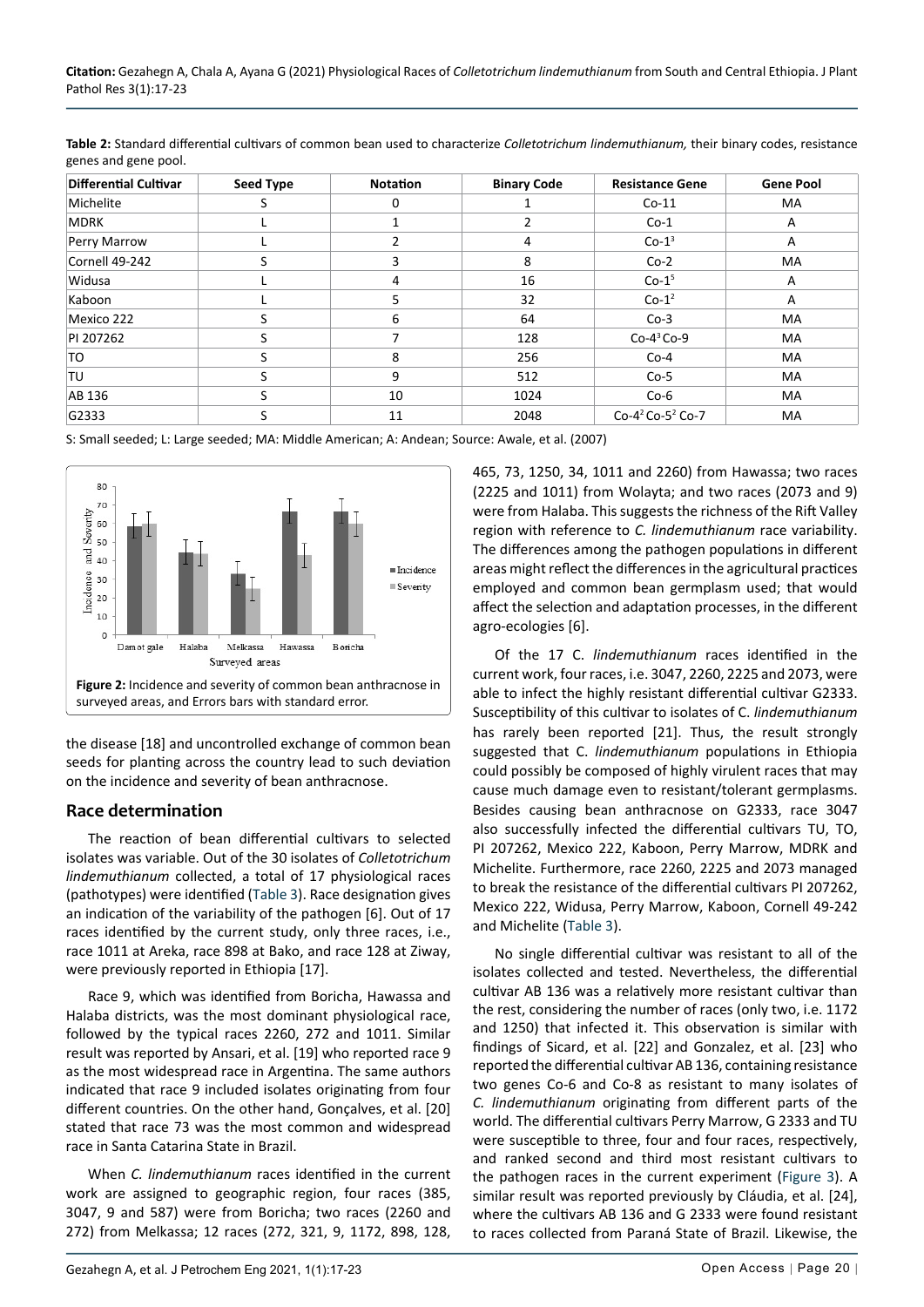|                   | <b>Differential cultivars</b> |             |                        |                         |               |           |                      |              |           |                |                          |             |      |
|-------------------|-------------------------------|-------------|------------------------|-------------------------|---------------|-----------|----------------------|--------------|-----------|----------------|--------------------------|-------------|------|
| <b>Isolates</b>   | <b>Michelite</b>              | <b>MDRK</b> | Perry<br><b>Marrow</b> | <b>Cornell</b><br>49242 | <b>Widusa</b> | Kaboon    | <b>Mexico</b><br>222 | PI<br>207262 | TO        | TU             | AB<br>136                | G 2333 Name | Race |
| Boricha207(1)     | $\ddot{}$                     |             |                        |                         |               |           |                      | $\ddot{}$    | $\ddot{}$ |                |                          |             | 385  |
| Boricha207(2)     | $\ddot{}$                     | $\ddot{}$   | $\ddot{}$              |                         |               | $\ddot{}$ | $\ddot{}$            | $\ddot{}$    | $\ddot{}$ | $\ddot{}$      | ä,                       | $\ddot{}$   | 3047 |
| Boricha207(3)     | $\ddot{}$                     |             |                        |                         |               |           |                      | $\ddot{}$    | $\ddot{}$ |                | L.                       |             | 385  |
| Boricha205        | $\ddot{}$                     |             |                        | $\ddot{}$               |               |           |                      |              |           |                |                          |             | 9    |
| Boricha204        | $\ddot{}$                     | $\ddot{}$   |                        | $\ddot{}$               |               |           | $\ddot{}$            |              |           | $+$            | L.                       |             | 587  |
| Kechachule 2      |                               |             | $\ddot{}$              |                         | $\ddot{}$     |           | $\ddot{}$            | $\ddot{}$    |           |                |                          | $\ddot{}$   | 2260 |
| Seed Multi        |                               |             |                        |                         | $\ddot{}$     |           |                      |              | $\ddot{}$ |                |                          |             | 272  |
| <b>Block 1(2)</b> |                               |             |                        |                         | $\ddot{}$     |           | $\ddot{}$            |              | $\ddot{}$ |                |                          |             | 272  |
| Block 1(3)        | $\ddot{}$                     |             |                        |                         |               |           | $\ddot{}$            |              | $\ddot{}$ |                | L.                       |             | 321  |
| Block 2(2)        | $\ddot{}$                     |             |                        | $\ddot{}$               |               |           |                      |              |           |                | ÷                        |             | 9    |
| Block $1(1)$      | $\ddot{}$                     |             |                        |                         |               |           | $\ddot{}$            |              | $\ddot{}$ |                |                          |             | 321  |
| Block 2(3)        |                               |             | $\ddot{}$              |                         | $\ddot{}$     |           |                      | $\ddot{}$    |           |                | $\ddot{}$                |             | 1172 |
| Wolaita p-6       | $\ddot{}$                     |             |                        |                         | $\ddot{}$     | $\ddot{}$ |                      | $\ddot{}$    |           |                |                          | $\ddot{}$   | 2225 |
| Wolaita p-7       | $\ddot{}$                     | $\ddot{}$   |                        |                         | $\ddot{}$     | $\ddot{}$ | $\ddot{}$            | $\ddot{}$    | $\ddot{}$ | $\ddot{}$      | L.                       |             | 1011 |
| Halaba p-3        | $\ddot{}$                     |             |                        | $\ddot{}$               | $\ddot{}$     |           |                      |              |           |                |                          | $\ddot{}$   | 2073 |
| Halaba p-2        | $\ddot{}$                     |             |                        | $\ddot{}$               |               |           |                      |              |           |                |                          |             | 9    |
| <b>HRC 305</b>    | ä,                            | $\ddot{}$   |                        |                         |               |           |                      | $\ddot{}$    | $\ddot{}$ | $\ddot{}$      | ä,                       |             | 898  |
| <b>HRC 315</b>    |                               |             |                        |                         |               |           |                      | $\ddot{}$    |           |                |                          |             | 128  |
| <b>HRC 314</b>    | $\ddot{}$                     |             |                        |                         | $\ddot{}$     |           | $\ddot{}$            | $\ddot{}$    | $\ddot{}$ |                | L.                       |             | 465  |
| HRC <sub>9</sub>  | $\ddot{}$                     |             |                        | $\ddot{}$               |               |           | $\ddot{}$            |              |           |                |                          |             | 73   |
| <b>HRC 319</b>    | $+$                           | -           |                        | $\ddot{}$               | $\ddot{}$     | L         | $\ddot{}$            | $\ddot{}$    | $\ddot{}$ |                | $\overline{\phantom{a}}$ |             | 465  |
| HRC <sub>7</sub>  |                               | $\ddot{}$   |                        |                         |               | $\ddot{}$ | $\ddot{}$            | $\ddot{}$    |           |                | $\ddot{}$                |             | 1250 |
| <b>HRC 318</b>    |                               | $\ddot{}$   |                        |                         |               | $\ddot{}$ |                      |              |           | $\overline{a}$ |                          |             | 34   |
| HRC8              | ٠                             | $\ddot{}$   |                        |                         |               | $\ddot{}$ |                      |              |           | ÷.             | ٠                        |             | 34   |
| HRC <sub>6</sub>  | $\ddot{}$                     | $\ddot{}$   | $\overline{a}$         | L,                      | $\ddot{}$     | $\ddot{}$ | $\ddot{}$            | $\ddot{}$    | $+$       | $\ddot{}$      | $\overline{a}$           | L,          | 1011 |
| <b>HRC 12</b>     | $\ddot{}$                     |             |                        | $\ddot{}$               |               |           | $\ddot{}$            |              |           |                |                          |             | 73   |
| HRC <sub>2</sub>  |                               | L           | $\ddot{}$              |                         | $\ddot{}$     | L         | $\ddot{}$            | $\ddot{}$    |           |                | ä,                       | $\ddot{}$   | 2260 |
| HRC 1             |                               | $\ddot{}$   |                        |                         |               | $\ddot{}$ | $\ddot{}$            | $\ddot{}$    |           |                | $\ddot{}$                |             | 1250 |
| <b>HRC 310</b>    |                               | $\ddot{}$   |                        |                         |               | $\ddot{}$ | $\ddot{}$            | $\ddot{}$    |           |                | $\ddot{}$                |             | 1250 |
| <b>HRC 308</b>    |                               | $\ddot{}$   |                        |                         |               | $\ddot{}$ |                      |              |           |                |                          |             | 34   |

<span id="page-4-0"></span>**Table 3:** Reaction of 12 common bean differential cultivars to *Colletotrichum lindemuthianum* isolates in the greenhouse.

\*(+) susceptible reaction, (-) resistant reaction



differential cultivar TU was also reported to be susceptible to four isolates of C. *lindemuthianum* in another study [19].

On the other hand, the differential cultivars Michelite and PI 207262 were found to be the most susceptible differential cultivars showing susceptible reaction to 10 races, followed by Mexico 222, TO and Widus, which were susceptible to 9, 7 and 7 races in that order. More or less similar results were also reported by Cláudia, et al. [24] and Ansari, et al. [19]. The differential cultivars Michelite and Mexico 222 showed susceptible reaction to all of the 10 isolates collected from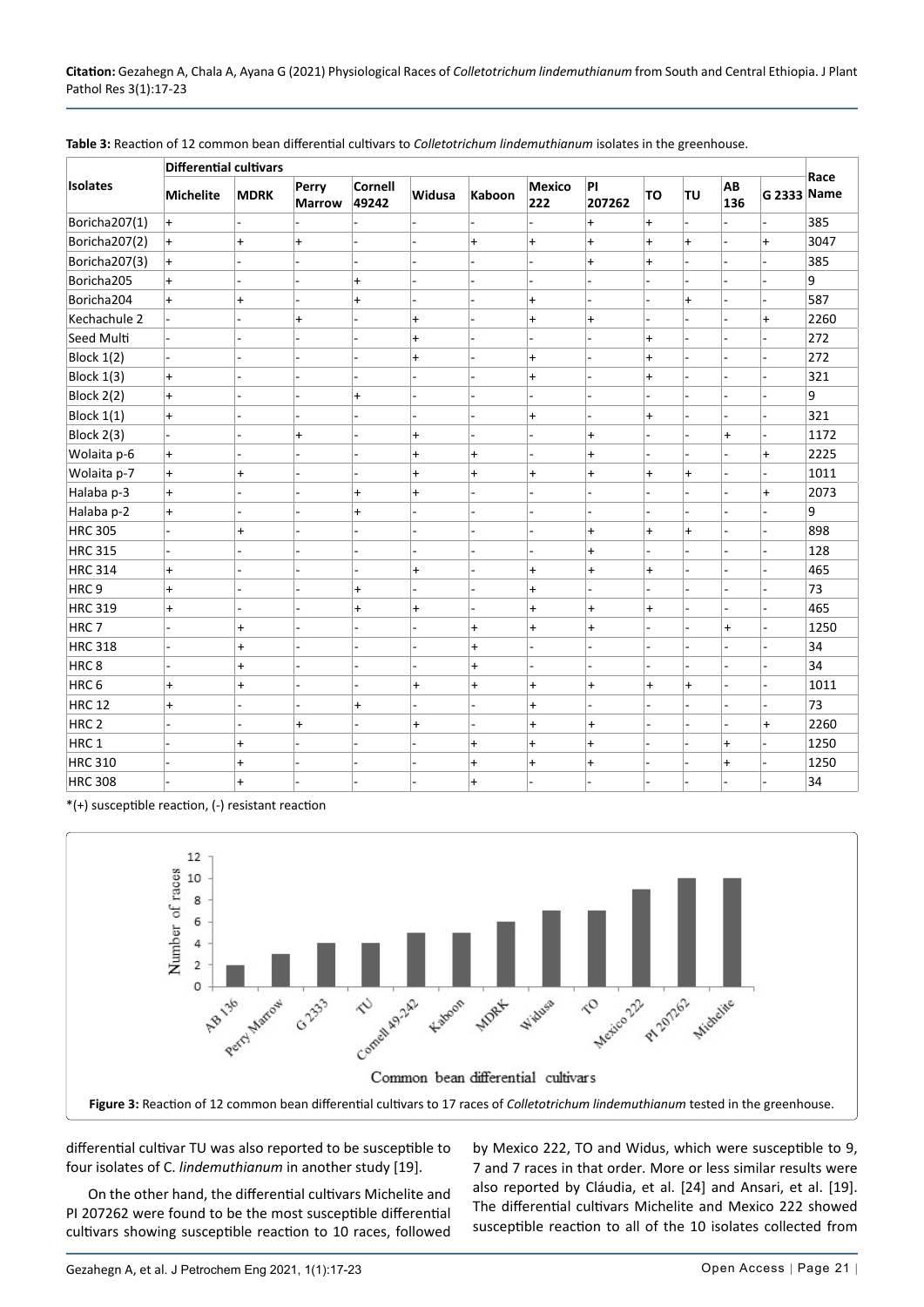**Citation:** Gezahegn A, Chala A, Ayana G (2021) Physiological Races of *Colletotrichum lindemuthianum* from South and Central Ethiopia. J Plant Pathol Res 3(1):17-23

<span id="page-5-0"></span>

Grosso State, Brazil [25]. Also, according to Gonzaz (2016) [26], the bean differential cultivar Michelite was reported susceptible to all C. *lindemuthianum* isolates, which were collected from Arumeru, Karatu, Mbulu and Babati rural areas.

Of the 17 *C. lindemuthianum* races identified in the current work, race 3047 and race 1011 were the most 'cosmopolitan' races, infecting nine and eight differential cultivars, respectively, whereas races 128, 34 and 9 were 'narrow ranged', infecting a maximum of two cultivars, out of the total 12 cultivars [\(Figure 4](#page-5-0)).

With reference to bean gene pool, among the 17 identified races, 11 races (3047, 587, 2225, 1011, 2073, 465, 898, 1250, 2260, 1172 and 272) were pathogenic to the common bean differential cultivars having gene pool from both Mesoamerican and Andean origin. It is common to see races infecting differential cultivars having both gene pools as reported in Gonzaz [26]. Race 34 was pathogenic only to the differential cultivars from Andean gene pool, and races 385, 9, 321, 73 and 128 were pathogenic only to Mesoamerican gene pool. In line with this result, race 73, which infected only the Mesoamerican origin in this study, was also shown to be pathogenic to the differential cultivars from Mesoamerican origin [27,24]. Most of the isolates collected from Argentina and Central America were predominantly pathogenic to the Mesoamerican cultivars, while isolates collected from Africa, Europe, the Dominican Republic and South America showed a higher frequency of pathogenicity to the Andean cultivars than to the Mesoamerican differential cultivars [19].

# **Conclusion**

The current study indicated that Ethiopian *Colletotrichum lindemuthianum* populations were highly variable as evidenced by the occurrence of 17 races of the pathogen from 30 isolates collected from five districts of south and central Ethiopia. Both highly virulent as well as less virulent races were observed. Current results also suggested that the *Colletotrichum lindemuthianum* population in Ethiopia could possibly be composed of highly virulent races that can

cause much damage even to resistant/tolerant germplasms. The differential cultivar AB 136 was relatively the most resistant cultivar as it was susceptible only to two races. The differential cultivars Michelite and PI 207262 were the most susceptible differential cultivars as both showed susceptible reaction to 10 races. With reference to gene pool, race 34 was the only race that was pathogenic only on the differential cultivar from Andean gene pool, whereas races 385, 9, 321, 73 and 128 were pathogenic only on the differential cultivar from Mesoamerican gene pool. In conclusion, the current study suggested that the Ethiopian population of *Colletotrichum lindemuthianum* shall be regularly monitored for emergence of new races and race identification study need to be continued with more advanced techniques, i.e. molecular characterization method and by including more isolates across agro-ecological gradients of Ethiopia.

# **Acknowledgement**

Authors thank the Ethiopian Institute of Agricultural Research (EIAR) for financial support. We also acknowledge Dr. Berhanu Amsalu for facilitation of acquisition of the differential cultivars from CIAT. We further extend our thanks to CIAT for the supply of initial seeds.

# **References**

- 1. [Amin M \(2013\) An Overview of distribution, biology and the](https://www.longdom.org/open-access/an-overview-of-distribution-biology-and-the-management-of-common-bean-anthracnose-2157-7471.1000193.pdf)  [management of common bean anthracnose. J Plant Pathol](https://www.longdom.org/open-access/an-overview-of-distribution-biology-and-the-management-of-common-bean-anthracnose-2157-7471.1000193.pdf)  [Microb 4: 1-6.](https://www.longdom.org/open-access/an-overview-of-distribution-biology-and-the-management-of-common-bean-anthracnose-2157-7471.1000193.pdf)
- 2. [Amin M, Amare A, Nigusie D \(2014\) Effect of integrated](https://www.longdom.org/open-access/effect-of-integrated-management-of-bean-anthracnose-colletotrichum-lindemuthianum-sacc-magn-2157-7471.1000182.pdf)  [management of bean anthracnose \(Colletotrichum](https://www.longdom.org/open-access/effect-of-integrated-management-of-bean-anthracnose-colletotrichum-lindemuthianum-sacc-magn-2157-7471.1000182.pdf)  [lindemuthianum\) through soil solarization and fungicide](https://www.longdom.org/open-access/effect-of-integrated-management-of-bean-anthracnose-colletotrichum-lindemuthianum-sacc-magn-2157-7471.1000182.pdf)  [application on epidemics of the disease and seed health in](https://www.longdom.org/open-access/effect-of-integrated-management-of-bean-anthracnose-colletotrichum-lindemuthianum-sacc-magn-2157-7471.1000182.pdf)  [Hararghe highlands, Ethiopia. J Plant Pathol Microb 4: 182.](https://www.longdom.org/open-access/effect-of-integrated-management-of-bean-anthracnose-colletotrichum-lindemuthianum-sacc-magn-2157-7471.1000182.pdf)
- 3. [Fitsum S, Amin M, Thangavel S, et al. \(2014\) Field management](https://www.proquest.com/docview/1555356414)  [of anthracnose \(Colletotrichum lindemuthianum\) in common](https://www.proquest.com/docview/1555356414)  [bean through foliar spray fungicides and seed treatment](https://www.proquest.com/docview/1555356414)  [bioagents. Sci Technol Arts Res J 3: 19-25.](https://www.proquest.com/docview/1555356414)
- 4. Perseguini JMKC, Oblessuc PR, Rosa JRBF, et al. (2016) Genomewide association studies of anthracnose and angular leaf spot resistance in common bean (Phaseolus vulgaris L.). PLos One 11.